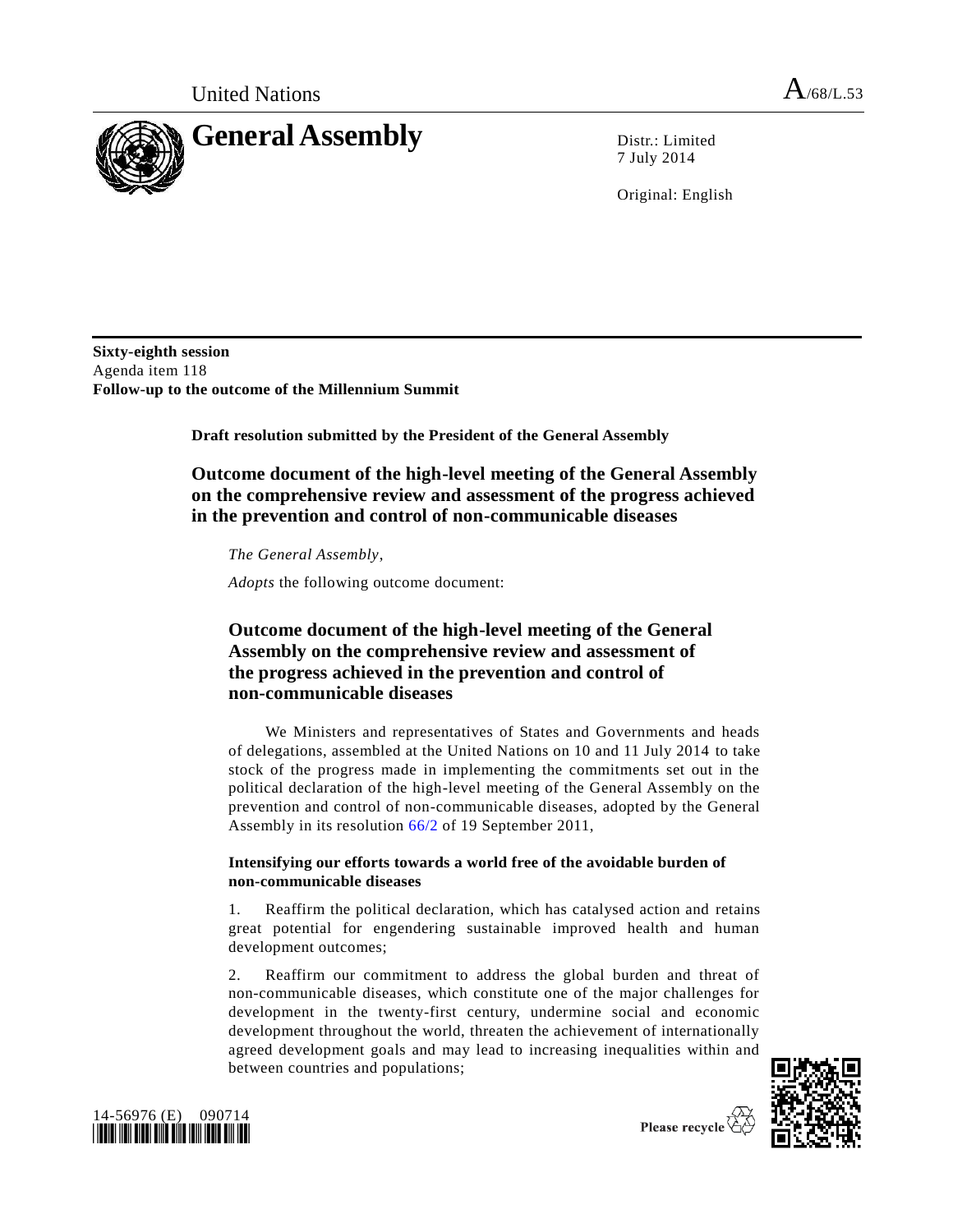3. Reiterate that the most prevalent non-communicable diseases, namely, cardiovascular diseases, cancers, chronic respiratory diseases and diabetes, are primarily linked to four common risk factors, namely, tobacco use, harmful use of alcohol, unhealthy diet and physical inactivity;

4. Reiterate our concern regarding the rising levels of obesity in different regions, particularly among children and youth;

5. Recognize that mental and neurological conditions are an important cause of morbidity and contribute to the global non-communicable disease burden, in respect of which there is a need to provide equitable access to effective programmes and health-care interventions, as described in the comprehensive mental health action plan 2013-2020 of the World Health Organization;

6. Recall the Moscow Declaration, adopted at the first Global Ministerial Conference on Healthy Lifestyles and Non-communicable Disease Control, held in April  $2011<sup>1</sup>$  as well as all the regional initiatives undertaken on the prevention and control of non-communicable diseases, including the Declaration of the Heads of State and Government of the Caribbean Community entitled "Uniting to stop the epidemic of chronic non-communicable diseases", adopted in September 2007, the Libreville Declaration on Health and Environment in Africa, adopted in August 2008, the statement of the Commonwealth Heads of Government on action to combat non-communicable diseases, adopted in November 2009, the declaration of commitment of the Fifth Summit of the Americas, adopted in June 2009, the Parma Declaration on Environment and Health, adopted by the member States in the European region of the World Health Organization in March 2010, the Dubai Declaration on Diabetes and Chronic Non-communicable Diseases in the Middle East and Northern Africa Region, adopted in December 2010, the European Charter on Counteracting Obesity, adopted in November 2006, the Aruba Call for Action on Obesity of June 2011, and the Honiara Communiqué on addressing non-communicable disease challenges in the Pacific region, adopted in July 2011;

### **Taking stock: progress achieved since 2011**

7. Welcome the development by the World Health Organization, in accordance with paragraph 61 of the political declaration, of the comprehensive global monitoring framework, including the set of 9 voluntary global targets for achievement by 2025 and a set of 25 indicators to be applied across regional and country settings in order to monitor trends and assess progress made in the implementation of national strategies and plans on non-communicable diseases, and the adoption of the framework by the World Health Assembly;

8. Also welcome the endorsement by the World Health Assembly of the Global Action Plan for the Prevention and Control of Non-communicable Diseases 2013-2020 and its adoption of the nine indicators to inform reporting on progress made in implementing the Global Action Plan;

**\_\_\_\_\_\_\_\_\_\_\_\_\_\_\_\_\_\_**

<sup>1</sup> A/65/859, annex.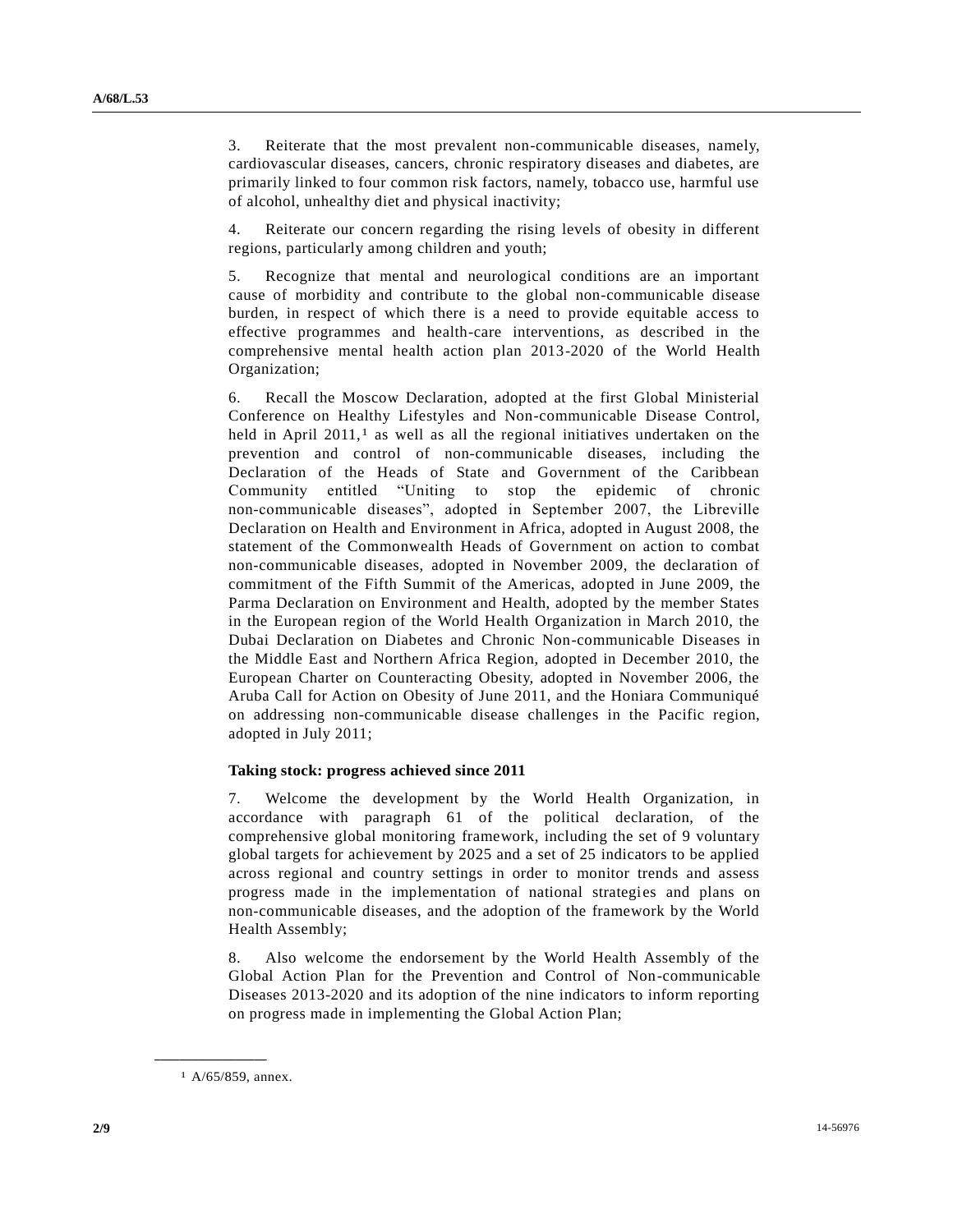9. Welcome the establishment of the United Nations Inter-Agency Task Force on the Prevention and Control of Non-communicable Diseases and the endorsement of its terms of reference by the Economic and Social Council;

10. Welcome the request that the Director-General of the World Health Organization prepare, for consideration during the sixty-eighth World Health Assembly, in consultation with Member States, United Nations organizations and other relevant stakeholders, as appropriate, and within existing resources, a framework for country action, for adaptation to different contexts, taking into account the Helsinki Statement on Health in All Policies, adopted at the Eighth Global Conference on Health Promotion, aimed at supporting national efforts to improve health, ensure health protection, health equity and health systems functioning, including through action across sectors on determinants of health and risk factors of non-communicable diseases, based on best available knowledge and evidence;

11. Also welcome the endorsement by the World Health Assembly of the terms of reference for the comprehensive global coordination mechanism for the prevention and control of non-communicable diseases;

12. Recognize the remarkable progress achieved at the national level, since September 2011, including an increase in the number of countries which have an operational national non-communicable disease policy with a budget for implementation, from 32 per cent of countries in 2010 to 50 per cent of countries in 2013;

13. Recognize that progress in the prevention and control of non-communicable diseases has been insufficient and highly uneven, due in part to their complexity and challenging nature, and that continued and increased efforts are essential for achieving a world free of the avoidable burden of non-communicable diseases;

14. Acknowledge that, despite some improvements, commitments to promote, establish or support and strengthen, by 2013, multisectoral national policies and plans for the prevention and control of non-communicable diseases, and to increase and prioritize budgetary allocations for addressing non-communicable diseases, were often not translated into action, owing to a number of factors, including the lack of national capacity;

15. Acknowledge that many countries, in particular developing countries, are struggling to move from commitment to action and, in this regard, reiterate our call upon Member States to consider implementing, as appropriate, within national contexts, policies and evidence-based, affordable, cost-effective, population-wide and multisectoral interventions, including a reduction of modifiable risk factors of non-communicable diseases as described in appendix 3 to the Global Action Plan for the Prevention and Control of Non communicable Diseases 2013-2020;

16. Recognize that affordable interventions to reduce environmental and occupational health risks are available, and that prioritization and implementation of such interventions in accordance with national conditions can contribute to reducing the burden of non-communicable diseases;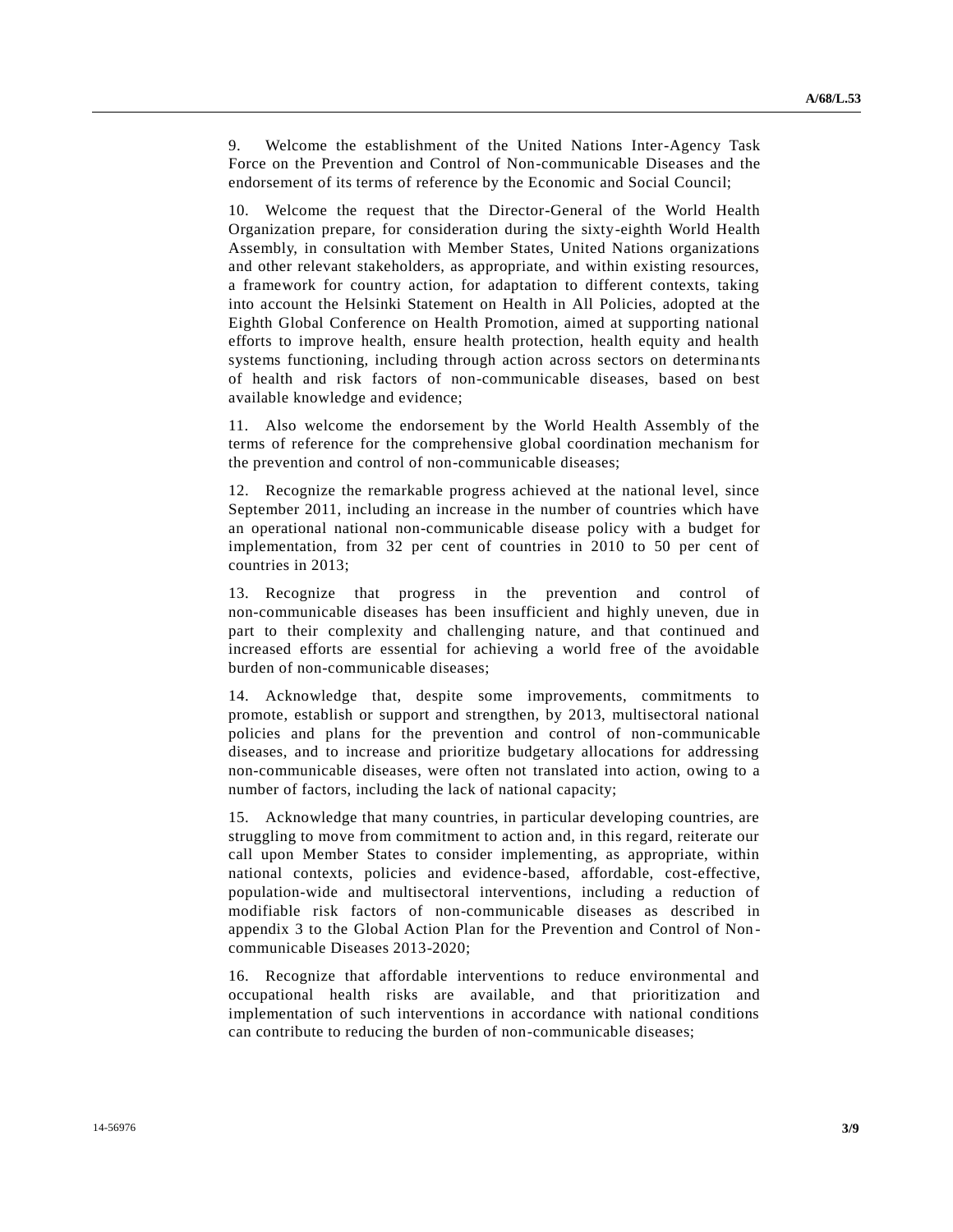17. Reiterate our call upon Member States to consider implementing, as appropriate, according to national circumstances, policy options and costeffective, affordable, multisectoral interventions for the prevention and control of non-communicable diseases in order to achieve the nine voluntary global targets for non-communicable diseases by 2025;

#### **Reaffirming our leadership: commitments and actions**

18. Reaffirm our commitment to advance the implementation of multisectoral, cost-effective, population-wide interventions in order to reduce the impact of the four common behavioural risk factors for non-communicable diseases, through the implementation of relevant international agreements, strategies, national policies, legislation and development priorities, including educational, regulatory and fiscal measures, without prejudice to the right of sovereign nations to determine and establish their taxation policies and other policies, where appropriate, by involving all relevant sectors, civil society and communities, as appropriate;

19. Recognize that the implementation of the Global Action Plan for the Prevention and Control of Non-communicable Diseases 2013-2020, the Global Strategy on Diet, Physical Activity and Health, the Global Strategy to Reduce the Harmful Use of Alcohol, the Global Strategy for Infant and Young Child Feeding of the World Health Organization and the United Nations Children's Fund, and the World Health Organization Set of Recommendations on the Marketing of Foods and Non-alcoholic Beverages to Children, as appropriate, will accelerate efforts to reduce non-communicable diseases, and reiterate our call on Member States to mobilize political will and financial resources for that purpose;

20. Reiterate our commitment to accelerate the implementation of the World Health Organization Framework Convention on Tobacco Control<sup>2</sup> by States parties, and encourage countries to consider becoming parties to the Convention;

21. Call upon Member States to take steps, including, where appropriate, effective legislation, cross-sectoral structures, processes, methods and resources that enable societal policies which take into account and address the impacts on health determinants, health protection, health equity and health system functioning, and which measure and track economic, social and environmental determinants and disparities in health;

22. Call upon Member States to develop, as appropriate, institutional capacity with adequate knowledge and skills for assessing the impact on health of policy initiatives in all sectors, identifying solutions and negotiating policies across sectors to achieve improved outcomes from the perspective of health, health equity and health system functioning;

23. Recognize the importance of universal health coverage in national health systems, and call upon Member States to strengthen health systems, including health-care infrastructure, human resources for health, health and social protection systems, particularly in developing countries, in order to respond

**\_\_\_\_\_\_\_\_\_\_\_\_\_\_\_\_\_\_**

<sup>2</sup> United Nations, *Treaty Series*, vol. 2302, No. 41032.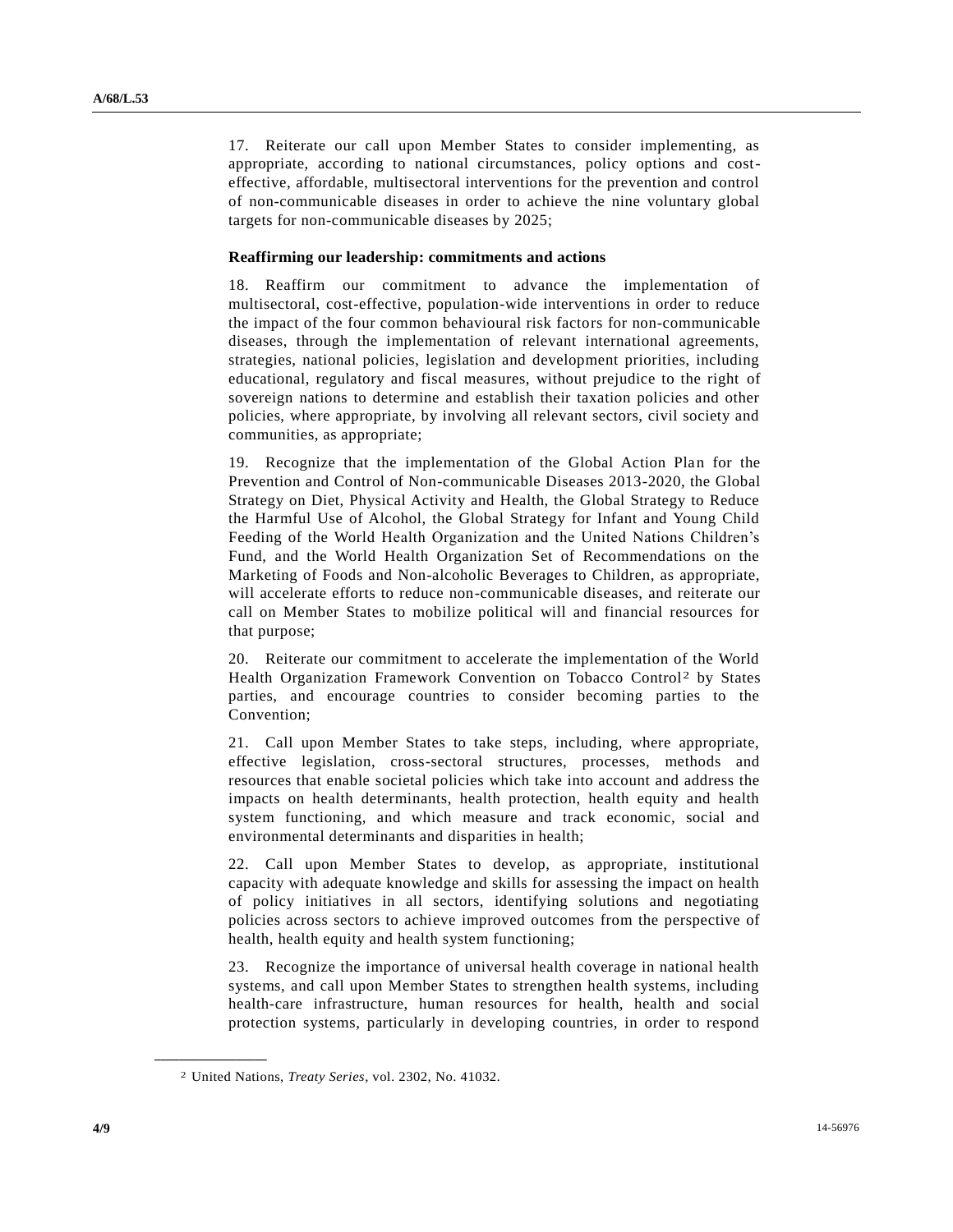effectively and equitably to the health-care needs of people with non-communicable diseases throughout the life cycle;

24. Recognize the need to scale up, where appropriate, a package of proven, cost-effective interventions, including those identified in appendix 3 to the Global Action Plan;

25. Reiterate the importance of increased access to cost-effective cancer screening programmes as determined by national situations, as well as the importance of promoting increased access to cost-effective vaccinations to prevent infections associated with cancer, as part of national immunization schedules;

26. Acknowledge that limited progress has been made in implementing paragraph 44 of General Assembly resolution [66/2,](http://undocs.org/A/RES/66/2) and although an increased number of private sector entities has started to produce and promote food products consistent with a healthy diet, such products are not always broadly affordable, accessible and available in all communities within countries;

27. Continue to encourage policies that support the production and manufacture of, and facilitate access to, foods that contribute to a healthy diet and provide greater opportunities for the utilization of healthy local agricultural products and foods, thereby contributing to efforts to cope with the challenges and take advantage of opportunities presented by globa lization and to achieve food security and adequate nutrition;

28. Reaffirm the primary role and responsibility of Governments in responding to the challenge of non-communicable diseases, including through engaging non-governmental organizations, the private sector and other sectors of society to generate effective responses for the prevention and control of non-communicable diseases at the global, national and local levels;

29. Recall that effective non-communicable disease prevention and control requires leadership and multisectoral approaches to health at the governmental level, including, as appropriate, health-in-all-policies and whole-ofgovernment approaches across sectors beyond health, while protecting public health policies for the prevention and control of non-communicable diseases from undue influence by any form of real, perceived or potential conflict of interest;

#### **Moving forward: national commitments**

30. We commit to addressing non-communicable diseases as a matter of priority in national development plans, as appropriate within national contexts and the international development agenda, and to take the following measures with the engagement of all relevant sectors, including civil society and communities, as appropriate:

(a) Enhance governance:

(i) By 2015, consider setting national targets for 2025 and process indicators based on national situations, taking into account the nine voluntary global targets for non-communicable diseases, building on guidance provided by the World Health Organization, to focus on efforts to address the impacts of non-communicable diseases and to assess the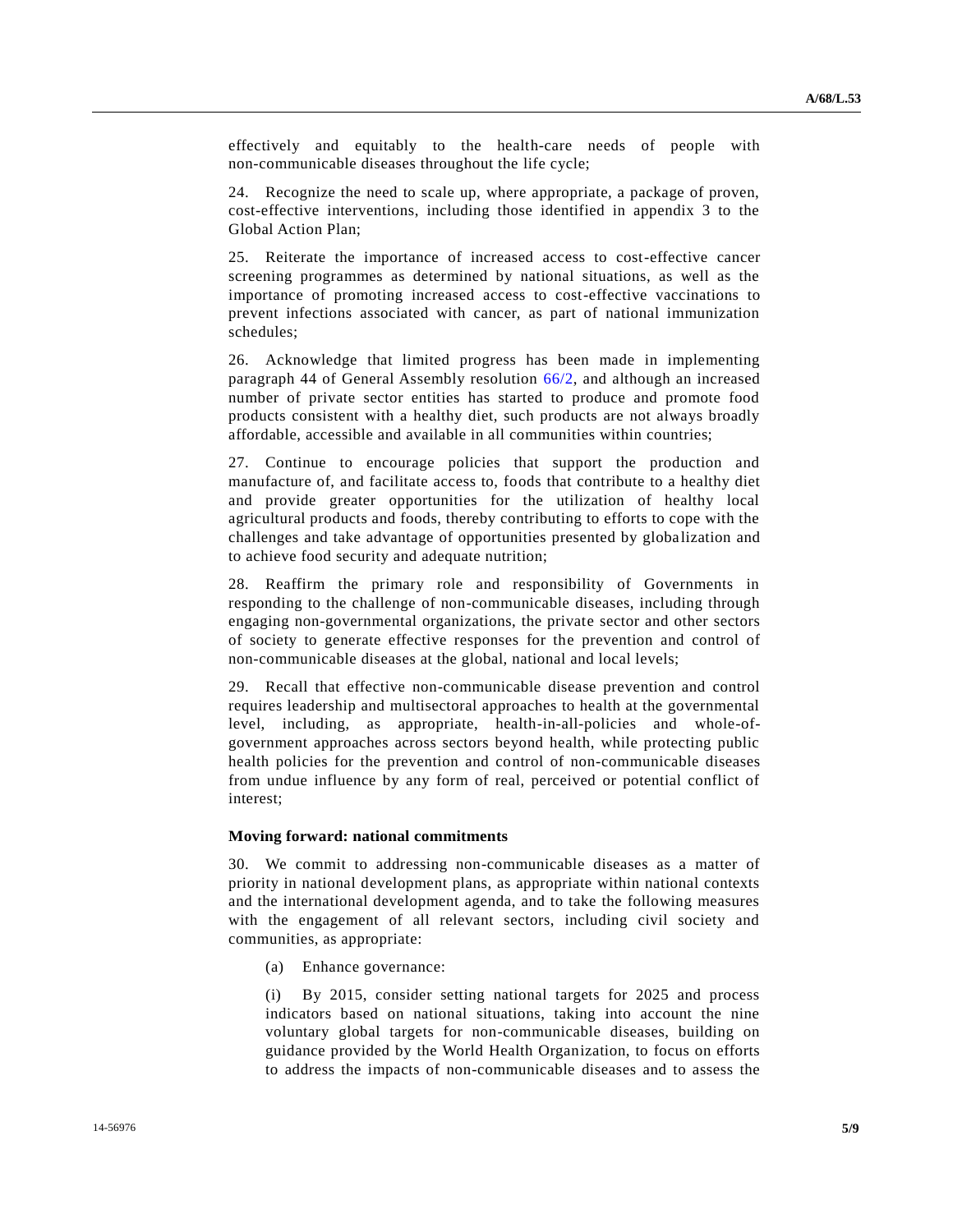progress made in the prevention and control of non-communicable diseases and their risk factors and determinants;

(ii) By 2015, consider developing or strengthening national multisectoral policies and plans to achieve the national targets by 2025, taking into account the Global Action Plan for the Prevention and Control of Non-communicable Diseases 2013-2020;

(iii) Continue to develop, strengthen and implement, as appropriate, multisectoral public policies and action plans to promote health education and health literacy, with a particular focus on populations with low health awareness and/or literacy;

(iv) Raise awareness about the national public health burden caused by non-communicable diseases and the relationship between non-communicable diseases, poverty and social and economic development;

(v) Integrate measures to address non-communicable diseases into health planning and national development plans and policies, including the design process and implementation of the United Nations Development Assistance Framework;

(vi) Consider establishing, as appropriate to the respective national context, a national multisectoral mechanism, such as a high-level commission, agency or task force for engagement, policy coherence and mutual accountability of different spheres of policymaking that have a bearing on non-communicable diseases, in order to implement health-inall-policies and whole-of-government and whole-of-society approaches, and to monitor and act on the determinants of non-communicable diseases, including social and environmental determinants;

(vii) Enhance the capacity, mechanisms and mandates, as appropriate, of relevant authorities in facilitating and ensuring action across governmental sectors;

(viii) Strengthen the capacity of ministries of health to exercise a strategic leadership and coordination role in policy development that engages all stakeholders across government, non-governmental organizations, civil society and the private sector, ensuring that issues relating to non-communicable diseases receive an appropriate, coordinated, comprehensive and integrated response;

(ix) Align international cooperation on non-communicable diseases with national plans concerning non-communicable diseases in order to strengthen aid effectiveness and the development impact of external resources in support of non-communicable diseases;

(x) Develop and implement national policies and plans, as relevant, with financial and human resources allocated particularly to addressing non-communicable diseases, in which social determinants are included;

(b) By 2016, as appropriate, reduce risk factors for non-communicable diseases and underlying social determinants through the implementation of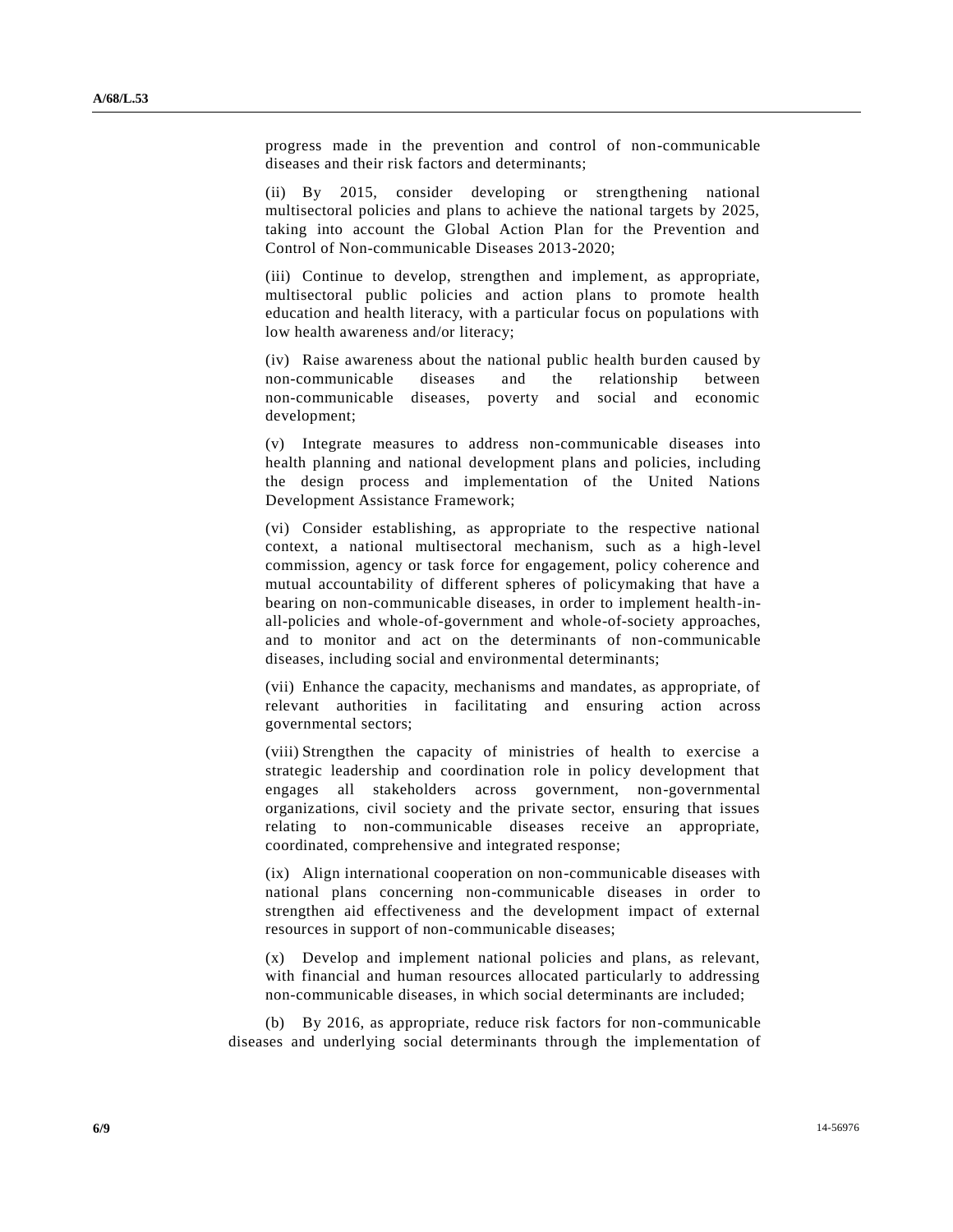interventions and policy options to create health-promoting environments, building on guidance set out in appendix 3 to the Global Action Plan;

By 2016, as appropriate, strengthen and orient health systems to address the prevention and control of non-communicable diseases and the underlying social determinants through people-centred primary health care and universal health coverage throughout the life cycle, building on guidance set out in appendix 3 to the Global Action Plan;

(d) Consider the possible linkages between non-communicable diseases and some communicable diseases, such as HIV/AIDS, call for the integration, as appropriate, of responses to HIV/AIDS and non-communicable diseases, and in this regard call for attention to be given to people living with HIV/AIDS, especially in countries with a high prevalence of HIV/AIDS, in accordance with national priorities;

(e) Continue to promote the inclusion of prevention and control of non-communicable diseases within programmes for sexual and reproductive health and maternal and child health, especially at the primary health-care level, as well as communicable disease programmes, such as those addressing tuberculosis, as appropriate;

(f) Consider the synergies between major non-communicable diseases and other conditions as described in appendix 1 to the Global Action Plan for the Prevention and Control of Non-communicable Diseases 2013-2020 in order to develop a comprehensive response for the prevention and control of non-communicable diseases that also recognizes the conditions in which people live and work;

(g) Monitor the trends and determinants of non-communicable diseases and evaluate progress in their prevention and control:

(i) Assess progress towards attaining the voluntary global targets and report on the results using the indicators established in the comprehensive global monitoring framework, according to the agreed timelines, and use results from monitoring of the 25 indicators and 9 voluntary targets and other sources of data to inform and guide policy and programming, aiming to maximize the impact of interventions and investments on non-communicable disease outcomes;

(ii) Contribute information on trends in non-communicable diseases to the World Health Organization, according to the agreed timelines on progress made in the implementation of national action plans and on the effectiveness of national policies and strategies, coordinating country reporting with global analyses;

(iii) Develop or strengthen, as appropriate, monitoring systems to track social disparities in non-communicable diseases and their risk factors as a first step to addressing inequalities, and pursue and promote genderbased approaches for the prevention and control of non-communicable diseases on the basis of data disaggregated by sex, age and disability, in an effort to address the critical differences in the risks of morbidity and mortality from non-communicable diseases for women and men;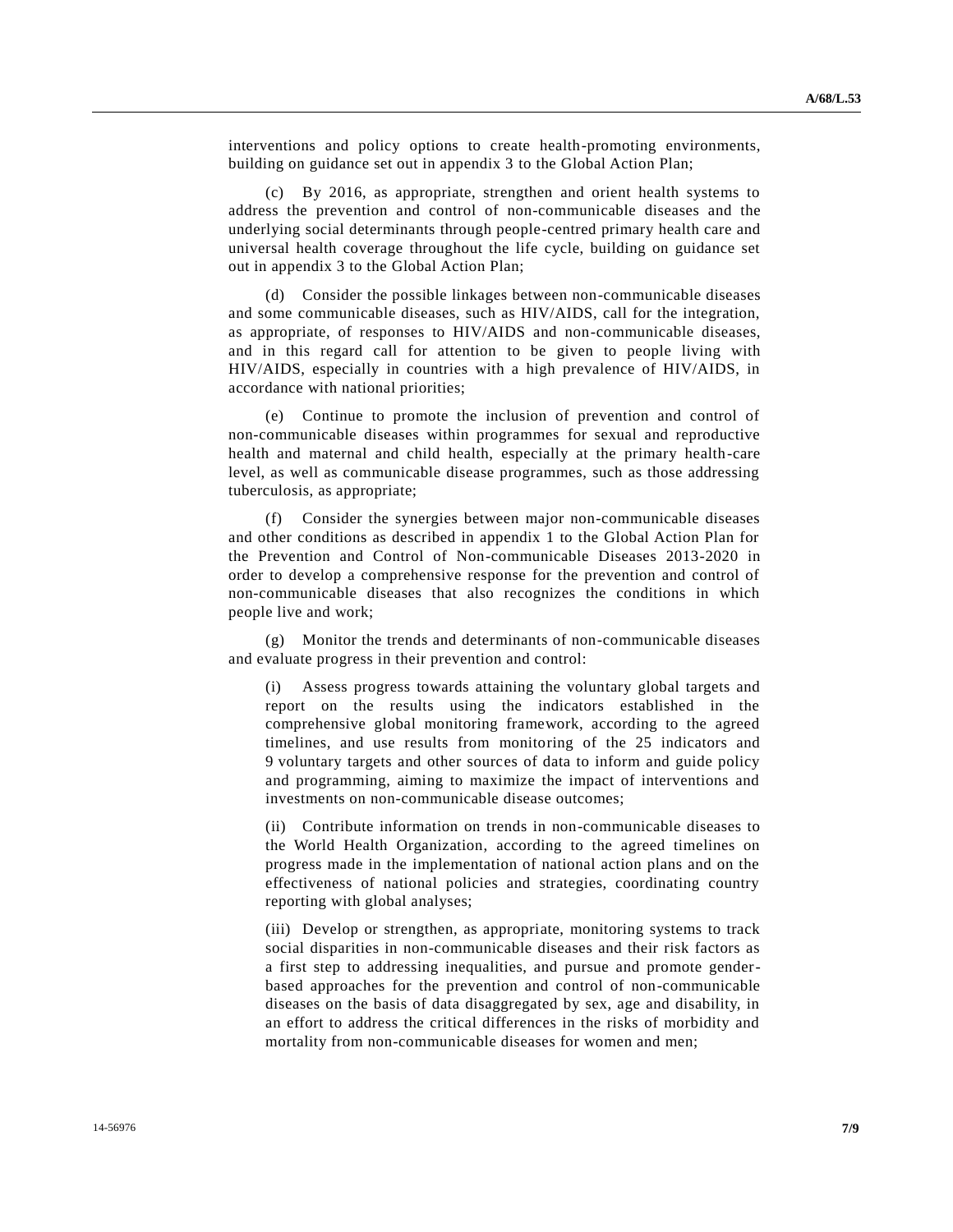(h) Continue to strengthen international cooperation in support of national, regional and global plans for the prevention and control of non-communicable diseases, inter alia, through the exchange of best practices in the areas of health promotion, legislation, regulation, strengthening of health systems, training of health-care personnel and the development of appropriate health-care infrastructure and diagnostics and by promoting the development and dissemination of appropriate, affordable and sustainable transfer of technology on mutually agreed terms for the production of affordable, safe, effective and quality medicines and vaccines, while recognizing the leading role of the World Health Organization as the primary specialized agency for health in that regard;

31. Continue to strengthen international cooperation through North-South, South-South and triangular cooperation in the prevention and control of non-communicable diseases to promote at the national, regional and international levels an enabling environment to facilitate healthy lifestyles and choices, bearing in mind that South-South cooperation is not a substitute for, but rather a complement to, North-South cooperation;

32. Continue to explore the provision of adequate, predictable and sustained resources, through domestic, bilateral, regional and multilateral channels, including traditional and voluntary innovative financing mechanisms;

#### **Moving forward: international commitments**

33. Invite the Development Assistance Committee of the Organization for Economic Cooperation and Development to consider developing a purpose code for non-communicable diseases in order to improve the tracking of official development assistance in support of national efforts for the prevention and control of non-communicable diseases;

34. Reiterate our commitment to actively promote national and international investments and strengthen national capacity for quality research and development, in all aspects relating to the prevention and control of non-communicable diseases, in a sustainable and cost-effective manner, while noting the importance of continuing to incentivize innovation in public health, inter alia, as appropriate, through a sound and balanced intellectual property rights system, which is important, inter alia, for the development of new medicines, as recognized in the Doha Declaration on the World Trade Organization Agreement on Trade-Related Aspects of Intellectual Property Rights (TRIPS Agreement) and Public Health;

35. Reaffirm the right to use, to the fullest extent, the provisions contained in the World Trade Organization Agreement on Trade-Related Aspects of Intellectual Property Rights (TRIPS Agreement), the Doha Declaration, the decision of the General Council of the World Trade Organization of 30 August 2003 on the implementation of paragraph 6 of the Doha Declaration, and, when formal acceptance procedures are completed, the amendment to article 31 of the Agreement, which provide flexibilities for the protection of public health, and, in particular, to promote access to medicines for all and encourage the provision of assistance to developing countries in this regard;